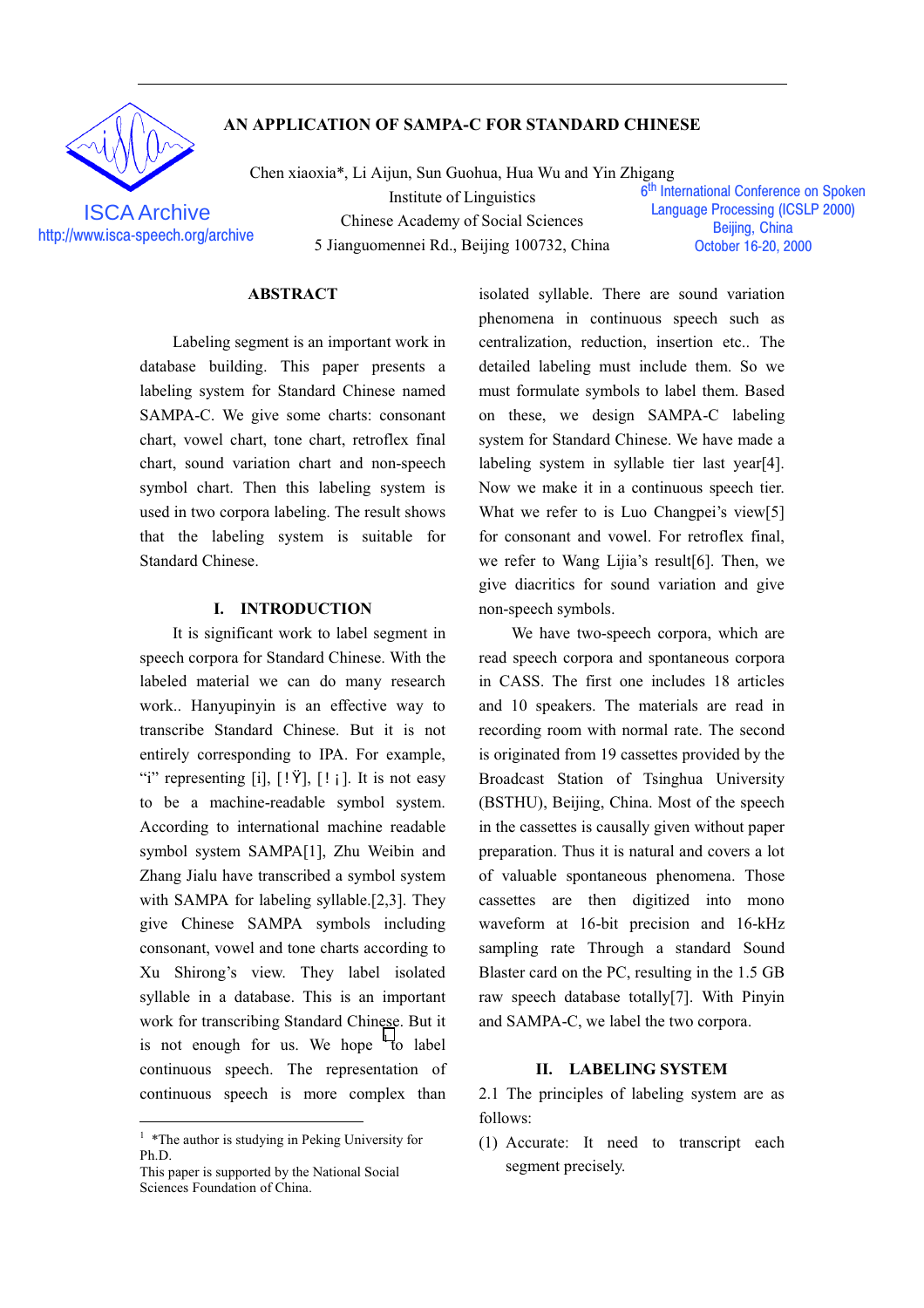- (2) Systmatic : For one phenomenon, we use a consistence manner to transcript it. For example, there are not voiced stop and voiced affricate consonants in isolated syllable. But, for continuous speech, there are many voiced stops and voiced affricates. We just give voiced symbol " v" to represent those consonants becoming voiced in SAMPA-C not give voiced stop or voiced affricate.
- (3) Consistance: For most segments, we give the precise corresponding from segment's

IPA to SAMPA. But there are seldom symbols we must redefine them in Standard Chinese. For example, retroflex final is an special phonetic characteristics. We give retroflex symbol "r" in SAMPA to represent it. For voiceless, we don't use " 0" but " u" because " 0" is used in neutral tone.

2.2 Labeling system SAMPA-C

We give SAMPA-C as follows: consonant chart, yowel chart, retroflex final chart sound variation chart and also non-speech chart.

| Pin¥in      | <b>IPA</b> | <b>SAMPA-C</b> | <b>PinYin</b> | <b>IPA</b>     | <b>SAMPA-C</b>             |
|-------------|------------|----------------|---------------|----------------|----------------------------|
| b           | p          | n              | z             | ts             | ts                         |
| р           | рH         | p h            | $\mathbf c$   | $t$ s $H$      | ts h                       |
| m           | m          | m              | S             | S              | S                          |
| f           | £          | f              | zh            | t©             | ts'                        |
| d           | t          |                | ch            | <b>t©H</b>     | ts h                       |
| t           | tH         | t h            | sh            | $\circledcirc$ | $\mathbf{s}'$              |
| $\mathbf n$ | n          | n              | r             | $\bullet$      | $\mathbf{z}^{\prime}$      |
| $(a)$ n     | n          | $\mathbf{n}$   |               |                |                            |
|             | ı          |                |               | t»             | $ts \setminus$             |
| g           | k          | k              | a             | t»H            | ts h                       |
| $\bf k$     | kH         | $k$ h          | $\mathbf X$   | $\rightarrow$  | $s\langle$                 |
| $\mathbf h$ | x          | X              |               | ?              | $\boldsymbol{\mathcal{P}}$ |
| ng          | Đ          | N              |               |                |                            |

| <b>Table 1 Consonant Chart for Standard Chinese</b> |  |  |  |  |  |
|-----------------------------------------------------|--|--|--|--|--|
|-----------------------------------------------------|--|--|--|--|--|

| PinYin   | <b>IPA</b> | <b>SAMPA-C</b> |
|----------|------------|----------------|
| а        |            |                |
| $\Omega$ | £          |                |
| e        | ົ          |                |
|          |            |                |
| u        | u          |                |
|          |            |                |
| (zh)i    | H          |                |
| (z)i     |            |                |
| er       | ÷          | (a             |

**Table 2 Vowel Chart For Standard Chinese** 

## **Table 3 Tone Chart For Standard Chinese**

| <b>TONE</b> | IPA | <b>SAMPA-C</b>  | <b>Example</b> |
|-------------|-----|-----------------|----------------|
| Tone 0      |     | ba 0            | ba0 吧          |
| Tone 1      |     | ba 1            | bal $E$        |
| Tone 2      |     | ba <sub>2</sub> | $ba2$ 拔        |
| Tone 3      |     | ba 3            | ba3 把          |
| Tone 4      |     | ba 4            | ba4 罢          |

#### **Table 4 Retroflex Final For Standard Chinese**

| .ME | <b>DIMWIN</b> | <b>IPA</b> | $^{\circ}$ TPA-C | <b>MPLE</b><br>. |
|-----|---------------|------------|------------------|------------------|
|     | ar            | ar         | a                | par              |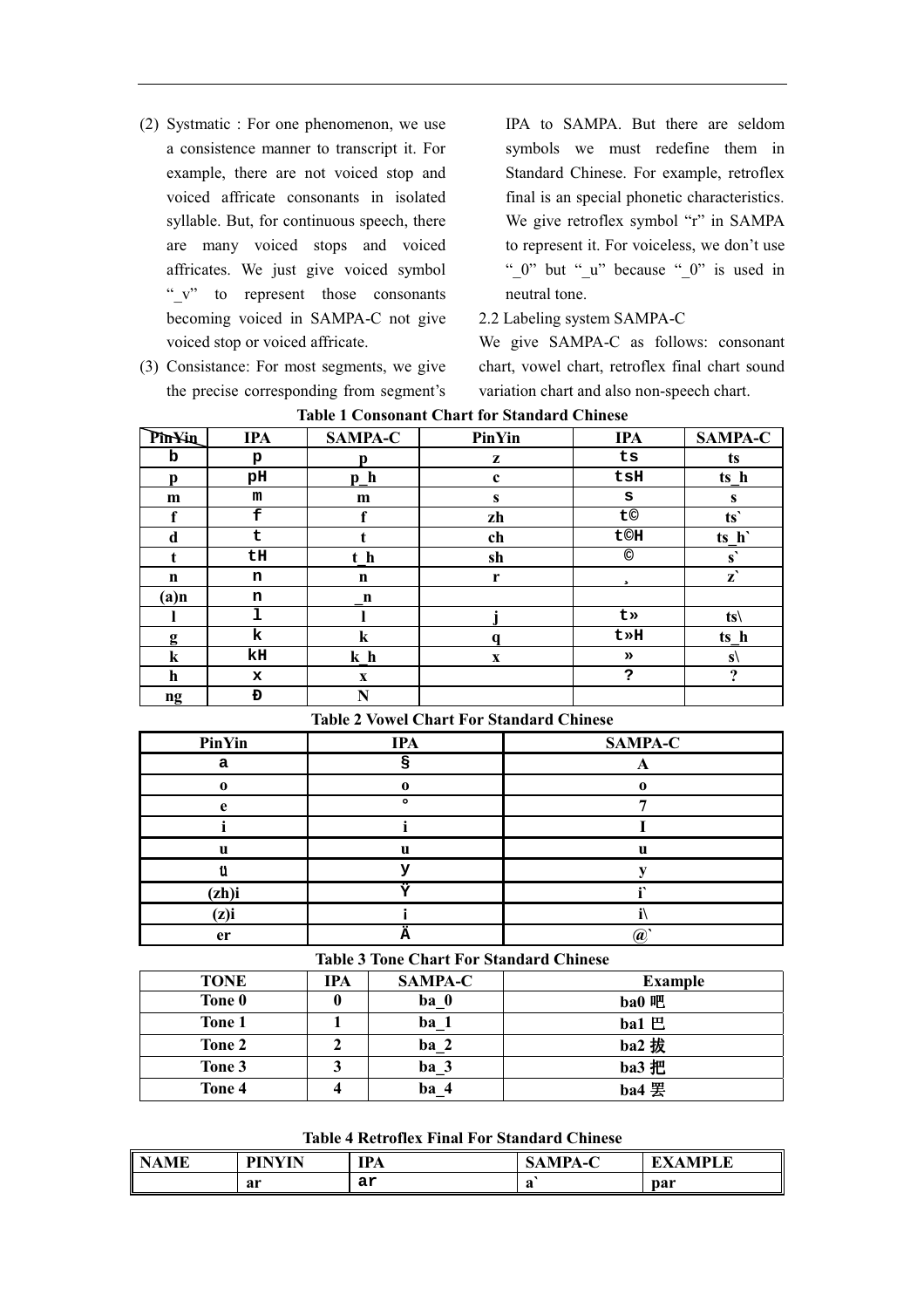|           | <b>or</b>   | 0r                                                                                          | $\mathbf{0}^{\mathbf{1}}$                                   | mor       |
|-----------|-------------|---------------------------------------------------------------------------------------------|-------------------------------------------------------------|-----------|
|           | er          | $\overline{\cdot r}$                                                                        | $\overline{\tau}$                                           | ger       |
| opened    | (zh)i       | Èr                                                                                          | $i(\widehat{a})$                                            | zhir,shir |
|           | (z)i        | Èr                                                                                          | $i(\widehat{a})$                                            | zir       |
|           | air         | ar                                                                                          | $\overline{a}$                                              | bair      |
|           | eir         | Èr                                                                                          | $\omega$                                                    | leir      |
|           | aor         | Sor                                                                                         | Ao`                                                         | daor      |
|           | our         | our                                                                                         | ou'                                                         | gour      |
|           | anr         | ar                                                                                          | $\overline{a}$                                              | ganr      |
|           | enr         | Èr                                                                                          | $\omega$                                                    | genr      |
|           | angr        | a!!                                                                                         | $a^{\overrightarrow{a}}$                                    | gangr     |
|           | engr        | È! <r< td=""><td><math>\omega \sim</math></td><td>dengr</td></r<>                           | $\omega \sim$                                               | dengr     |
|           | ir          | iÈr                                                                                         | $i(\overline{\omega})$                                      | jir       |
|           | iar         | iar                                                                                         | $i\mathbf{a}$                                               | iar       |
|           | ier         | iEr                                                                                         | ie r                                                        | jier      |
| stretched | iaor        | isor                                                                                        | iAo`                                                        | jiaor     |
|           | iour        | iour                                                                                        | iou'                                                        | qiur      |
|           | ianr        | iar                                                                                         | $\overline{ia}$                                             | jianr     |
|           | inr         | iÈr                                                                                         | $\mathbf{i}(\widehat{\boldsymbol{a}})$                      | jinr      |
|           | iangr       | ia!! <r< td=""><td><math>i\mathbf{a} \sim</math></td><td>liangr</td></r<>                   | $i\mathbf{a} \sim$                                          | liangr    |
|           | ingr        | iÈ! <r< td=""><td><math>i(\widehat{a})\sim</math></td><td>ingr</td></r<>                    | $i(\widehat{a})\sim$                                        | ingr      |
|           | iongr       | iu! <r< td=""><td><math>iu \sim</math></td><td>xiongr</td></r<>                             | $iu \sim$                                                   | xiongr    |
|           | <b>ur</b>   | ur                                                                                          | $\mathbf{u}^{\mathbf{v}}$                                   | gur       |
|           | uar         | uar                                                                                         | ua`                                                         | guar      |
| rounded   | uair        | uar                                                                                         | ua`                                                         | guair     |
|           | ueir        | uÈr                                                                                         | $\mathbf{u}(\widehat{\boldsymbol{a}})$                      | gueir     |
|           | uanr        | uar                                                                                         | ua`                                                         | tuanr     |
|           | uenr        | uÈr                                                                                         | $\mathbf{u}(\widehat{\boldsymbol{a}})$                      | lunr      |
|           | uor         | uor                                                                                         | $\mathbf{u}\mathbf{o}$                                      | luor      |
|           | uangr       | ual!                                                                                        | $u\overline{a}$ <sup><math>\overline{\sqrt{a}}</math></sup> | kuangr    |
|           | uengr       | uÈ! <r< td=""><td><math>\mathbf{u}(\widehat{\boldsymbol{a}})</math></td><td>uengr</td></r<> | $\mathbf{u}(\widehat{\boldsymbol{a}})$                      | uengr     |
|           | ongr        | u!                                                                                          | $u\sim$                                                     | kongr     |
|           | ür          | yÈr                                                                                         | $y(\mathbf{Q})$                                             | yur       |
|           | üer         | yEr                                                                                         | $yE_r$                                                      | yuer      |
| protruded | <b>üanr</b> | yar                                                                                         | ya`                                                         | yuanr     |
|           | ünr         | yÈr                                                                                         | $y(\mathbf{z})$                                             | qunr      |

| <b>NAME</b>    | <b>IPA</b> | SAMPA-C               | <b>EXAMPLE</b> |
|----------------|------------|-----------------------|----------------|
| nasalized      | a<         | $\tilde{\phantom{a}}$ | $e$ ~          |
| centralized    | e!f        | ,,                    | ,,,<br>e       |
| voiceless      | n!%        | u                     | n <sub>u</sub> |
| voiced         | !dŒ        |                       | $\mathbf{v}$   |
| rounded        | $t!$ !     |                       | о о            |
| syllablic      |            | ═                     | $M=$           |
| pharyngealized | Øt/        | $\boldsymbol{\eta}$   | $A$ ?          |
| silence        |            | sil                   | sil            |
| silence voiced |            | silv                  | silv           |

# Table 6 Non-speech Chart for Standard Chinese

| <b>PHENOMENA</b> | <b>SAMPA-C</b>              |  |
|------------------|-----------------------------|--|
| repairs          | repair $\leq$ repair $\geq$ |  |
| disfluencies     | dist1 <  dist1 >            |  |
| silences         | silen $\leq$ silen $>$      |  |